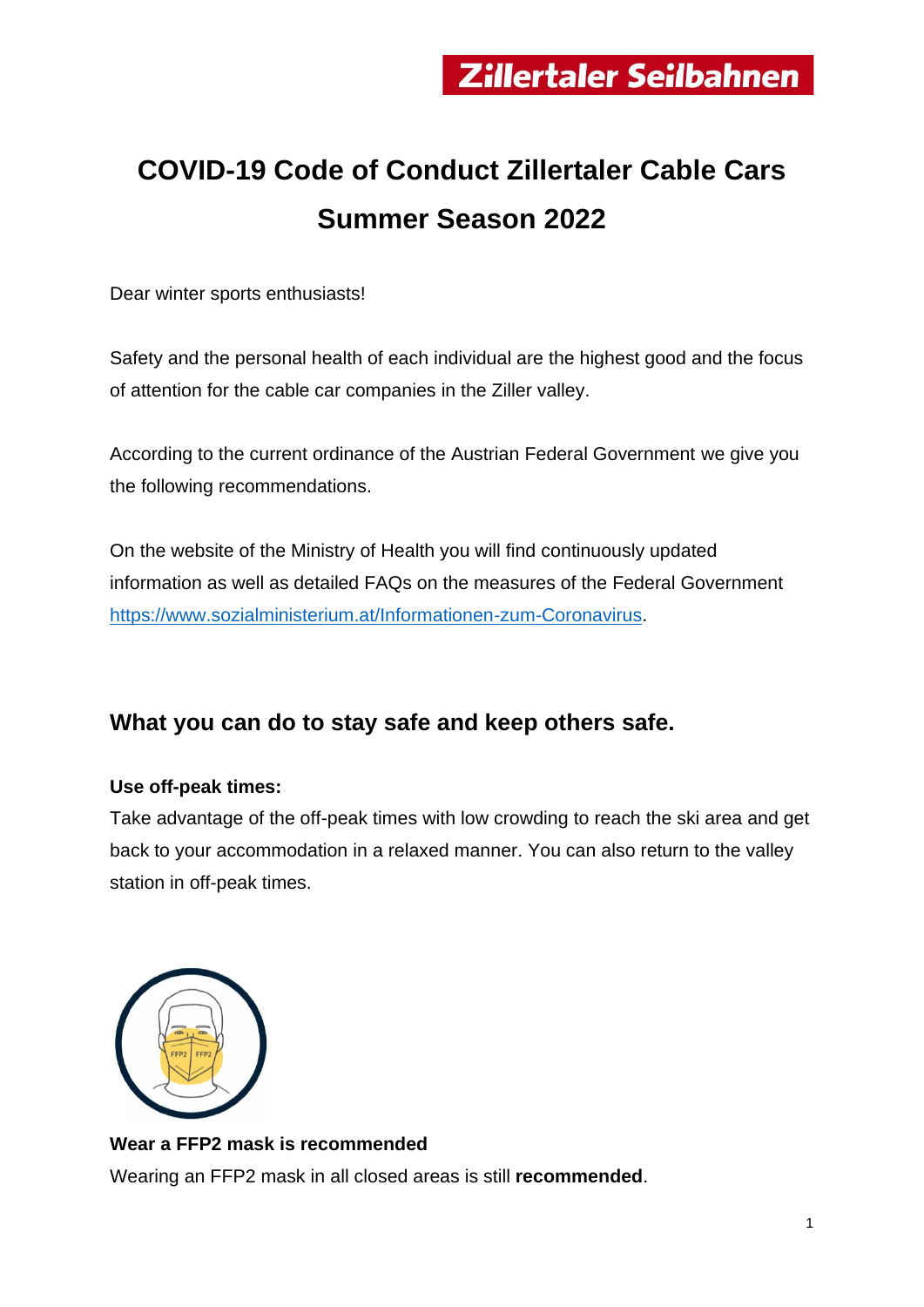

#### **Keep your distance**

We recommend you to keep sufficient distance from strangers.



#### **Ensure ventilation**

If necessary, please ventilate the cable car cabins during the trip.



#### **Pay attention to hand hygiene**

Please observe the general rules of hygiene and wash your hands regularly. Disinfectant dispensers are available in the cable car stations in the indoor area.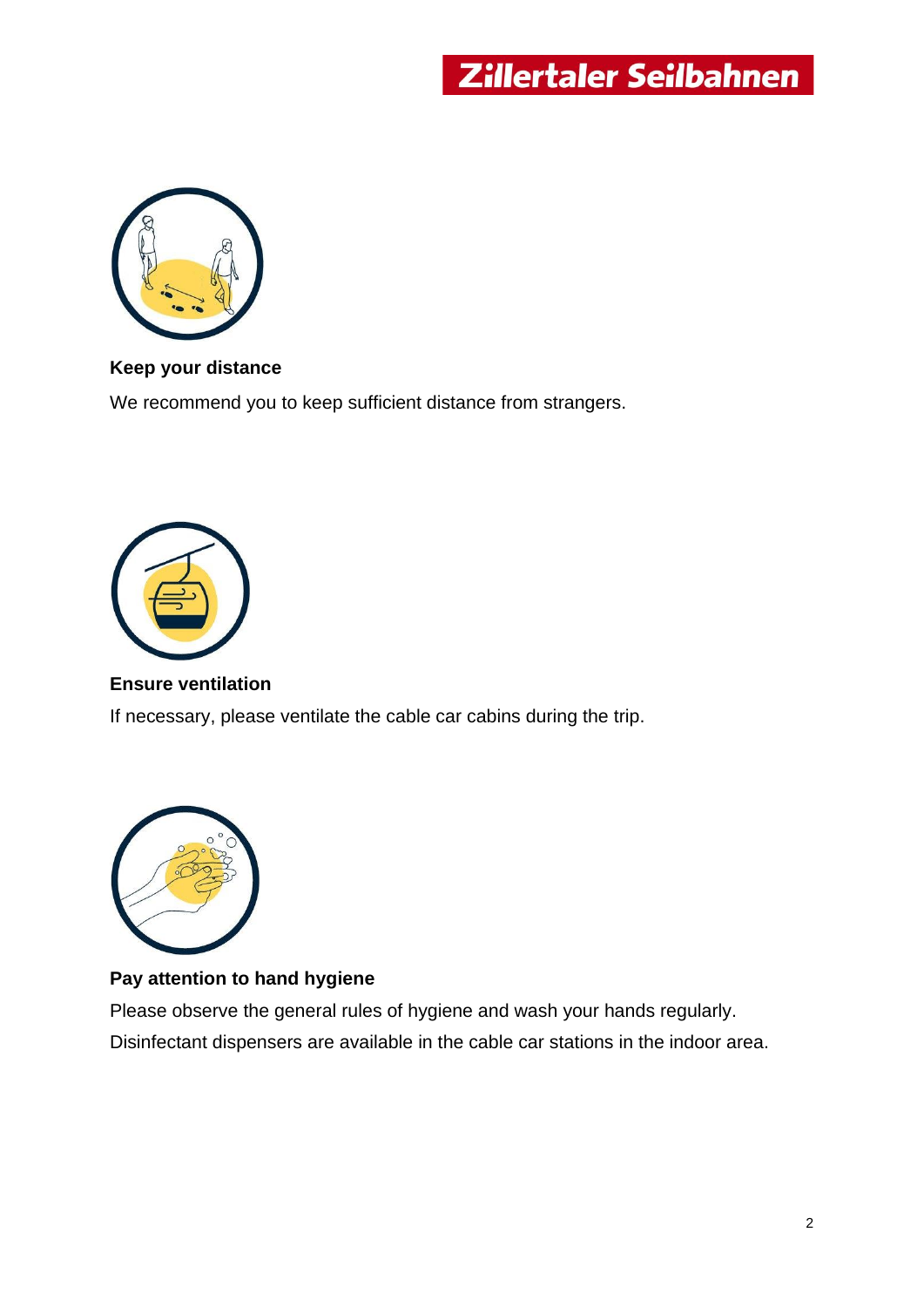

#### **Dispose of used protective masks**

Please do not leave your used protective mask or handkerchiefs in the cable car cabins, but dispose of them properly. Waste bins are available in the station areas.



#### **Follow instructions**

Please follow the general behaviour recommendations and also the instructions of our employees, especially with regard to the hygiene regulations.



# **Cashless payment or even better: Buy your ticket ONLINE or at the vending machine**

If possible, make use of the cashless payment option or buy your ticket directly at the online shop or at one of our vending machines